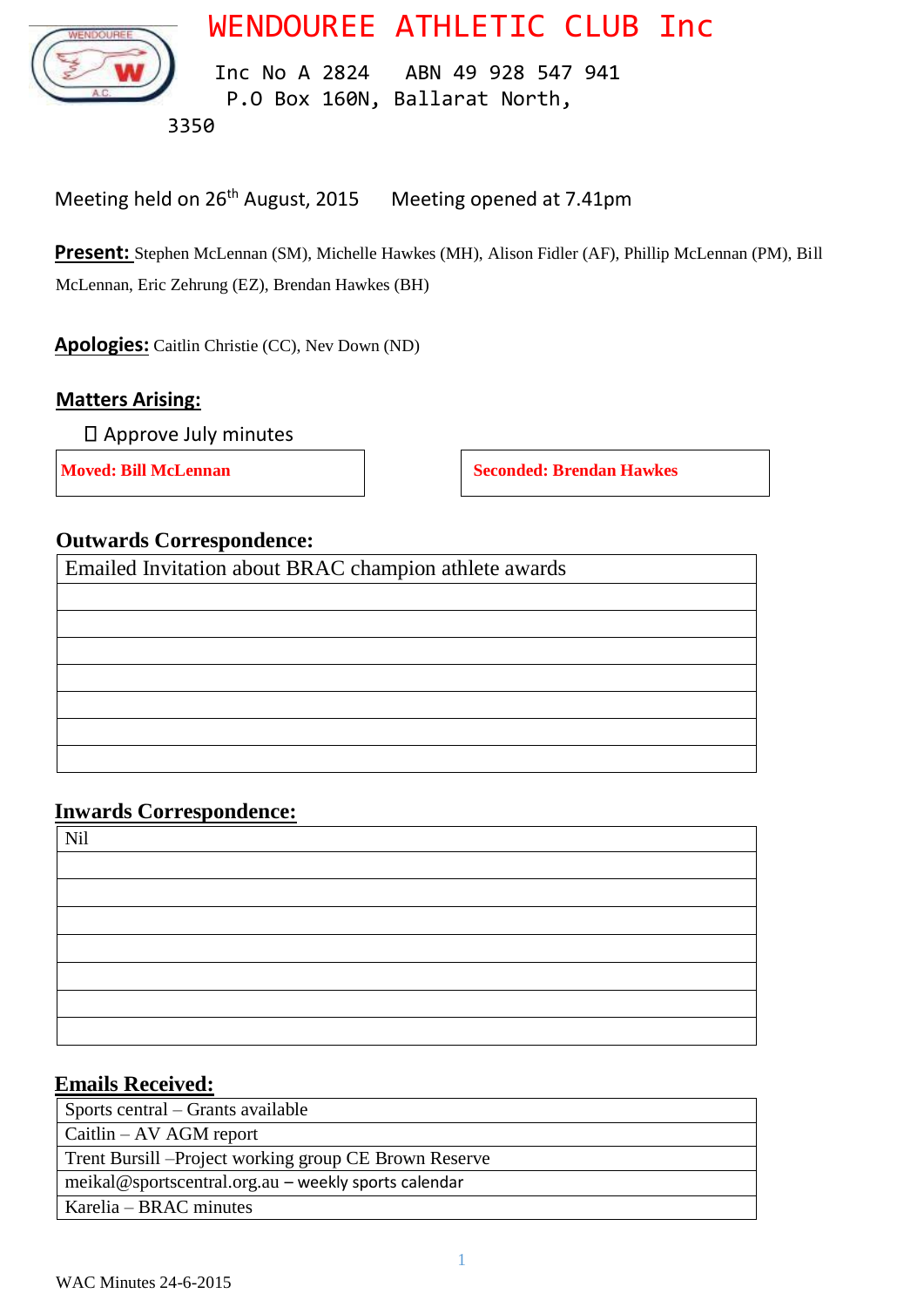|                                                                                  |  | ,我们也不能会在这里,我们也不能会在这里,我们也不能会在这里,我们也不能会不能会不能会不能会。""我们,我们也不能会不能会不能会不能会不能会不能会不能会不能会不 |
|----------------------------------------------------------------------------------|--|----------------------------------------------------------------------------------|
|                                                                                  |  |                                                                                  |
|                                                                                  |  |                                                                                  |
| ,我们也不能会在这里,我们也不能会在这里,我们也不能会在这里,我们也不能会不能会不能会不能会不能会不能会不能会。""我们,我们也不能会不能会不能会不能会不能会不 |  |                                                                                  |
|                                                                                  |  |                                                                                  |
| <u> 1989 - Andrea San Andrew Maria (h. 1989).</u>                                |  |                                                                                  |
|                                                                                  |  |                                                                                  |
|                                                                                  |  |                                                                                  |
| ,我们也不能会在这里,我们也不能会在这里,我们也不能会在这里,我们也不能会在这里,我们也不能会在这里,我们也不能会在这里,我们也不能会不能会不能会。""我们,我 |  |                                                                                  |
|                                                                                  |  |                                                                                  |
|                                                                                  |  |                                                                                  |

# **Accounts For Payment:**

| <b>Name</b> | <u>Item</u>   | <b>Amount</b> |
|-------------|---------------|---------------|
| S.McLennan  | Lime          | \$34.50       |
| M.Hawkes    | Ink           | \$23.88       |
|             |               |               |
|             |               |               |
|             |               |               |
|             |               |               |
|             | <b>Total:</b> | \$64.38       |

**Moved: Alison Fidler Seconded: Eric Zehrung Seconded: Eric Zehrung Seconded: Eric Zehrung Seconded: Eric Zehrung Seconded: Eric Zehrung Seconded: Eric Zehrung Seconded: Eric Zehrung Seconded: Eric Zehrung Seconded: Eric Z** 

## **Treasurers Report:**

**Moved: A.Fidler Seconded: Eric Zehrung**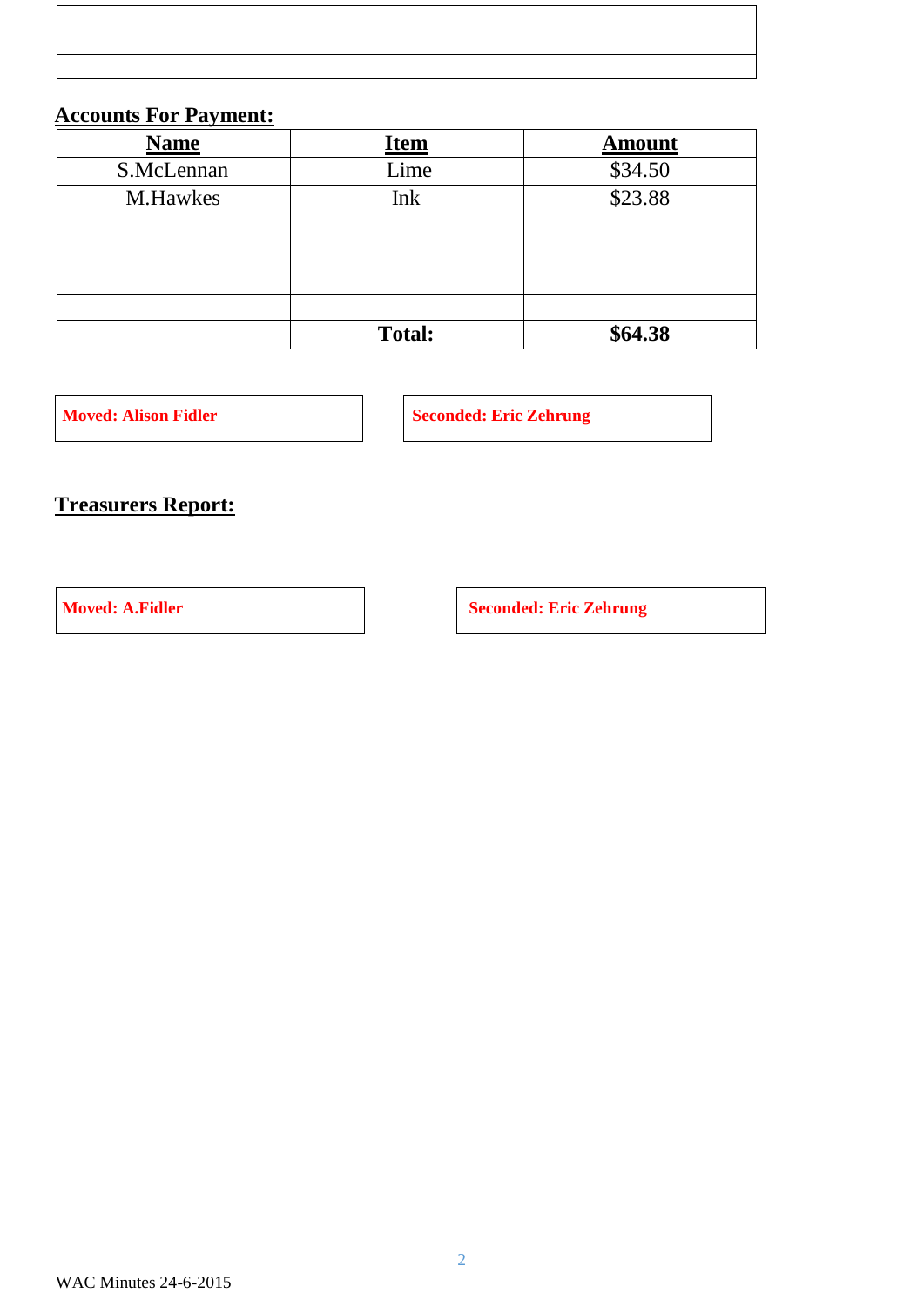#### **Reports:**

#### **Financial Report** - (Alison Fidler) Alison moved that we place Bendigo A/c cash monies into a short term investment.

#### **Social Report -** (Michelle Hawkes)

A few club members stayed down at Anglesea after the AV relays. After the Lap of the Lake a few Wendouree and Eureka athletes went to the yacht club for a few drinks. It was a great afternoon. Next event is the cross country break up. Golf house, Seymour's, red lion, Barkly???? 40+

#### **Fundraising report -** (Steve McLennan) The

aluminium cans can still be recycled.

### **Woady Yaloak Report -** (Peter Luke)

Nil

### **BRAC Report -** (Steve McLennan)

Champion athletes cross country awards will be held at Red Peppa on 13<sup>th</sup> September. Handicap lap of the lake was a huge success 95 athletes took part, 3 clubs participated. Rod, Karelia and Glenn had a meeting with council to look at getting big meets in Ballarat once the track is repaired. Getting money from Optus to help with capital works around Llanberris. Llanberris will be closed on Friday 4<sup>th</sup> September. Looking for help still with photo finish and results for track season. BRAC will be raffling Collis Birmingham's world relay apparel and auctioning of his comp. gear on March 6<sup>th</sup>.

#### **Track Report -** (Steve McLennan)

Round 1 Oct  $10^{\text{th}}$ .

**Junior Report -** (Bill McLennan) Only a couple of weeks to go and the presentations will be held with the seniors.

#### **Cross Co**u**ntry Report -** (Michelle Hawkes)

**Vic Park 10km (8.8km)** championship – Handicap winner – Alison Fidler Open Male- 1<sup>st</sup> S.McLennan, 2<sup>nd</sup> G.Cartledge, 3<sup>rd</sup> M.Schnyder Open Women  $-1^{st}$  A. Williams,  $2^{nd}$  N. Typuszak,  $3^{rd}$  M. Hawkes  $40+$  Male –  $1<sup>st</sup>$  M.Schnyder,  $2<sup>nd</sup>$  P.McLennan  $40+$  Women –  $1<sup>st</sup>$  A.Williams,  $2<sup>nd</sup>$  M.Hawkes,  $3<sup>rd</sup>$  A.Fidler 50+ Male - S.McLennan, 2nd G.Cartledge, 3rd E.Zehrung **McLennan 8km/4km** – Handicap winner 8km – Ian McLennan, 4km – Alex Shipham Open Male – 1<sup>st</sup> P.McLennan, 2<sup>nd</sup> G.Cartledge, 3<sup>rd</sup> M.Schnyder Open Women  $-1<sup>st</sup>$  A. Williams  $40+$  Male –  $1<sup>st</sup>$  P.McLennan,  $2<sup>nd</sup>$  M.Schnyder,  $40+$  Women  $-1$ <sup>st</sup> A. Williams 50+ Male – 1<sup>st</sup> G.Cartledge S.McLennan, 2<sup>nd</sup> S.McLennan, 3<sup>rd</sup> E.Zehrung u/18  $male - 1<sup>st</sup> B. Shipham$  $u/16$  male –  $1<sup>st</sup>$  N. Fidler,  $2<sup>nd</sup>$  S. Willams,  $3<sup>rd</sup>$  R. Davis  $u/16$  Women –  $1<sup>st</sup>$  K.Macaulay  $u/14$ male  $-1<sup>st</sup>$  T.Davis,  $2<sup>nd</sup>$  A.Shipham  $u/14$  women –  $1<sup>st</sup>$  E. Williams,  $2<sup>nd</sup>$  N. Macaulay